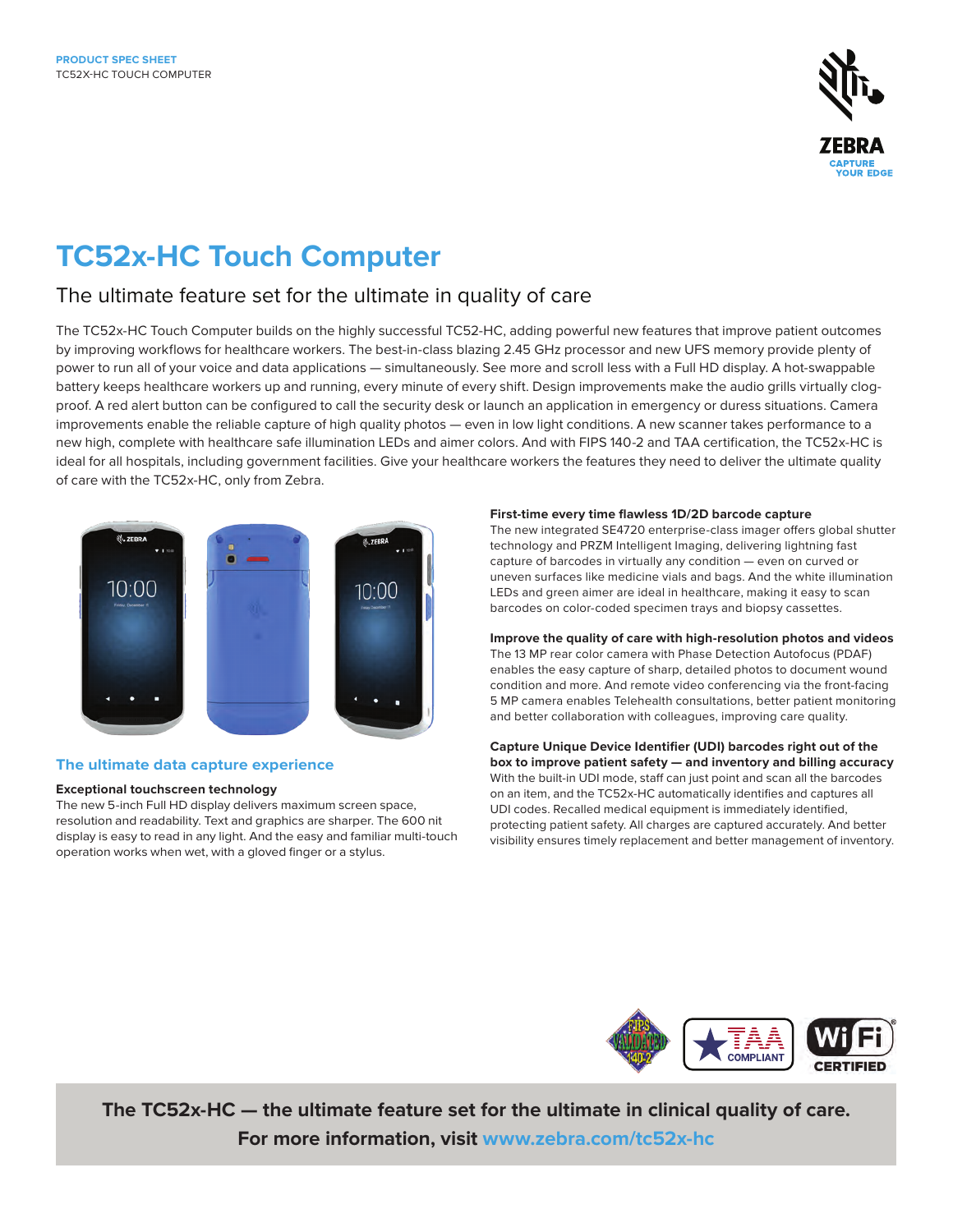#### **Automatically capture data on labels and forms**

Need to capture multiple barcodes on a single label or data on a medical form, such as checkboxes, text fields and signatures? You can do it all with the press of a single button with Multi-Barcode Scanning, a no-cost, pre-installed Mobility DNA application.

#### **The ultimate in communication options**

#### **Dedicated emergency Alert button**

The programmable red Alert button on the back of the device will instantly place a call to the phone number of your choice. And a two-sequence press is required to activate — a short press followed by a long press preventing false alarms.

#### **Highest quality voice for crystal clear calls**

In the hospital, there is no room for misunderstandings on a call. That's why the TC52x-HC offers three microphones, high-volume speakers and the latest in noise-cancellation technology. Callers on both ends of the call will hear every word — regardless of background noise.

#### **The most powerful family of ready-to-use optional voice solutions**

Give your healthcare workers better voice connections for better collaboration. Enable push-to-talk (PTT) with any other healthcare worker carrying any PTT Express-enabled Zebra mobile computer inside the four walls with Workforce Connect™ PTT Express. Enable PTT outside the four walls with Workforce Connect PTT Pro, a cloud-base solution that can be up and running in a day. And Workforce Connect Voice turns TC52x-HC mobile computers into cordless PBX handsets, eliminating the need for healthcare workers to carry and manage more than one device.

#### **Secure text messaging**

Standard text messaging services lack the security required in healthcare, but voice conversations are often inappropriate in a hospital. Now, staff can meet HIPAA privacy and security requirements with discrete text communications via Zebra's easy-to-deploy Workforce Connect Enterprise Messaging or a Partner's approved secure texting application.

#### **The ultimate purpose-built platform for healthcare**

#### **Disinfectant-ready to withstand frequent cleanings**

The TC52x-HC is designed for healthcare from the ground up screw holes are covered and the number of crevices and seams have been minimized to eliminate places where germs can hide. Innovative clog-resistant audio grills prevent debris and disinfectants from entering the receiver, protecting audio quality. Advanced medical grade plastics provide superior toughness, able to withstand frequent cleanings with a wide selection of disinfectants.

#### **Maximum processing power**

Get the most powerful platform in this class with the 2.45 GHz octa-core SD660 processor, 4 GB RAM and 32 GB of Universal Flash Storage (UFS), delivering simultaneous read/write capability that rivals solid state drive (SSD) performance and speeds.

#### **The most powerful, fully featured battery technology**

The PowerPrecision+ high capacity battery delivers an impressive 14 hours of power<sup>1</sup> — plenty for the longest shift. Change batteries without shutting down or rebooting with hot swapping. Batteries are fully charged and ready to go in record time with Fast Charging. And PowerPrecision Console, a complimentary Mobility DNA tool, allows you to easily identify and discard batteries that can no longer hold a full charge, ensuring that every battery in your pool is healthy.

#### **Easily find lost and misplaced devices**

With Device Tracker, you can easily monitor and locate missing TC52x-HC devices — even if they are powered down.

#### **Rugged and ready for the toughest shifts**

The TC52x-HC is ready for around the clock use, delivering reliable operation — even if you drop it on the floor or get it wet. The unibody design provides extra impact protection for the sensitive electronics. And the Corning® Gorilla® Glass touch panel and imager window bring maximum scratch-resistance and shatter-proofing to two of the most vulnerable device features.

#### **Superior future proofing with an unmatched eight year lifecycle**

The TC52x-HC is available for sale for four years and serviceable for an additional four years. LifeGuard™ for Android™ keeps your devices and data secure every day of those eight years with OS and security patch updates.<sup>2</sup> And upgrading to the latest technology is very cost-effective, since TC52-HC accessories are compatible with the TC52x-HC.

#### **High performance wireless connections with the latest features**

With 2x2 Multi-User Multiple Input Multiple Output (MU-MIMO) support and Zebra's WorryFree WiFi, your healthcare workers get the dependable connections they need to remain connected to mission critical information. Bluetooth 5.0 delivers maximum Bluetooth peripheral performance. With NFC, just tap-to-pair Bluetooth peripherals and read ID cards. And 802.11mc supports highly accurate indoor locationing applications for way-finding, improved staff safety and more.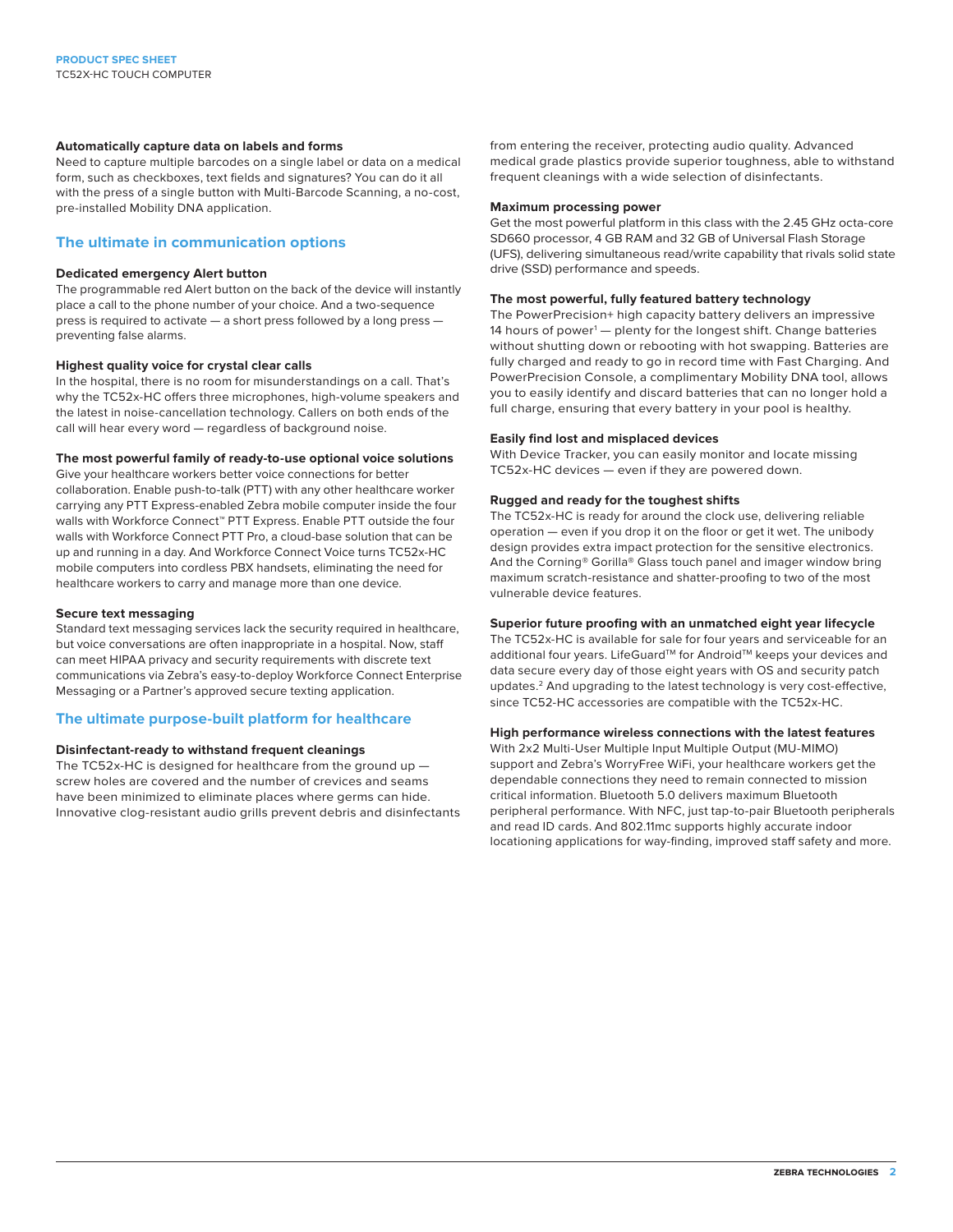## **TC52x-HC Specifications**

| <b>PHYSICAL CHARACTERISTICS</b>    |                                                                                                                                                                                                                                                                                                                 |
|------------------------------------|-----------------------------------------------------------------------------------------------------------------------------------------------------------------------------------------------------------------------------------------------------------------------------------------------------------------|
| <b>Dimensions</b>                  | 6.1 in. L x 2.9 in. W x 0.73 in. H<br>155 mm L x 75.5 mm W x 18.6 mm H                                                                                                                                                                                                                                          |
| Weight                             | 8.8 oz./249 g with battery                                                                                                                                                                                                                                                                                      |
| <b>Display</b>                     | 5-inch Full High Definition (1920 x 1080);<br>exceptionally bright for easy viewing in any<br>lighting; optically bonded to touch panel                                                                                                                                                                         |
| <b>Imager Window</b>               | Corning Gorilla Glass                                                                                                                                                                                                                                                                                           |
| Touchpanel                         | Dual mode capacitive touch with stylus or bare<br>or gloved fingertip input (conductive stylus sold<br>separately); Corning Gorilla Glass; water droplet<br>rejection; fingerprint resistant anti-smudge<br>coating                                                                                             |
| <b>Backlight</b>                   | LED backlight                                                                                                                                                                                                                                                                                                   |
| Power                              | Rechargeable Li-Ion; PowerPrecision+; >15.48<br>Watt hours; 4150 mAh; improved battery metrics<br>for better battery management; fast charging (up<br>to 2.4 A); Hot Swap supported                                                                                                                             |
| <b>Expansion Slot</b>              | User accessible MicroSD up to 32 GB SDHC and up<br>to 256 GB SDXC                                                                                                                                                                                                                                               |
| <b>Network Connections</b>         | WLAN, WPAN (Bluetooth), USB 2.0, High Speed<br>(Host and Client)                                                                                                                                                                                                                                                |
| Notification                       | Audible tone; multi-color LEDs; vibration                                                                                                                                                                                                                                                                       |
| Keypad                             | On-screen keypad and enterprise keyboard                                                                                                                                                                                                                                                                        |
| <b>Voice and Audio</b>             | Three microphones with noise cancellation and<br>audio support for Narrow Band, Wideband, Super<br>Wideband and Full Band; vibrate alert; front facing<br>speaker; Bluetooth wireless headset support; high<br>quality speaker phone; PTT headset support; HD<br>Voice; Alert button triggers an emergency call |
| <b>Buttons</b>                     | Six programmable buttons for maximum flexibility:<br>Alert button; dual dedicated scan buttons;<br>dedicated push-to-talk button; volume up/down<br>buttons                                                                                                                                                     |
| <b>Emergency Alert</b>             | Red Alert button on the back of the device with<br>emergency dialer feature                                                                                                                                                                                                                                     |
| <b>PERFORMANCE CHARACTERISTICS</b> |                                                                                                                                                                                                                                                                                                                 |
| <b>CPU</b>                         | Qualcomm Snapdragon™ 660 octa-core, 2.45 GHz                                                                                                                                                                                                                                                                    |
| <b>Operating System</b>            | Android 10, upgradeable through Android 113                                                                                                                                                                                                                                                                     |
| Memory                             | 4 GB RAM/32 GB UFS Flash                                                                                                                                                                                                                                                                                        |
| <b>USER ENVIRONMENT</b>            |                                                                                                                                                                                                                                                                                                                 |
| <b>Operating Temp.</b>             | 14° F to 122° F/-10° C to 50° C                                                                                                                                                                                                                                                                                 |
| Storage Temp.                      | -40° F to 158° F/-40° C to 70° C                                                                                                                                                                                                                                                                                |
| Humidity                           | 5% to 95% non-condensing                                                                                                                                                                                                                                                                                        |
| <b>Drop Specifications</b>         | Multiple 4 ft./1.2 m to tile over concrete over -10° C<br>to 50° C (14° F to 122° F) per MIL STD 810 G                                                                                                                                                                                                          |
| <b>Tumble Specification</b>        | 500 1.6 ft./0.5 m tumbles, meets or exceeds IEC<br>tumble specification                                                                                                                                                                                                                                         |
| Sealing                            | IP65 per applicable IEC sealing specifications                                                                                                                                                                                                                                                                  |
| Electrostatic<br>Discharge (ESD)   | +/-15kv air discharge; +/-8kv direct discharge;<br>+/- 8kv indirect discharge                                                                                                                                                                                                                                   |

| INTERACTIVE SENSOR TECHNOLOGY (IST) |                                                                                                                                                                                                                                                                                                                                                                          |
|-------------------------------------|--------------------------------------------------------------------------------------------------------------------------------------------------------------------------------------------------------------------------------------------------------------------------------------------------------------------------------------------------------------------------|
| Light Sensor                        | Automatically adjusts display backlight brightness                                                                                                                                                                                                                                                                                                                       |
| Magnetometer                        | eCompass automatically detects direction and<br>orientation                                                                                                                                                                                                                                                                                                              |
| <b>Motion Sensor</b>                | 3-axis Accelerometer with MEMS Gyro                                                                                                                                                                                                                                                                                                                                      |
| <b>Proximity Sensor</b>             | Automatically detects when the user places the<br>handset against head during a phone call to<br>disable display output and touch input                                                                                                                                                                                                                                  |
| DATA CAPTURE                        |                                                                                                                                                                                                                                                                                                                                                                          |
| Scanning                            | SE4720 imager (1D and 2D) with white illumination<br>LEDs, green aimer and extraordinary range<br>Scan range - Code 39 barcode:<br>20 Mil: 2.0 in. to 30.0 in./5.08 cm to 76.2 cm<br>4 Mil: 3.3 in. to 8.8 in./8.4 cm to 22.4 cm<br>Digimarc support                                                                                                                     |
| Camera                              | Front - 5 MP; f/2 aperture; supports video<br>streaming/video conferencing<br>Rear - 13 MP autofocus; f/2.0 aperture; flash<br>optimized for better brightness and uniformity;<br>supports Torch mode; Phase Detection Autofocus<br>(PDAF) with F/2.0 and improved FOV 76.1                                                                                              |
| NFC                                 | ISO 14443 Type A and B; FeliCa and ISO 15693<br>cards: P2P mode and Card Emulation via Host                                                                                                                                                                                                                                                                              |
| WIRELESS LAN                        |                                                                                                                                                                                                                                                                                                                                                                          |
| Radio                               | IEEE 802.11 a/b/g/n/ac/d/h/i/r/k/v/w/mc; Wi-Fi™<br>certified; IPv4, IPv6, 2x2 MU-MIMO                                                                                                                                                                                                                                                                                    |
| Data Rates                          | 5 GHz: 802.11a/n/ac - up to 866.7 Mbps<br>2.4 GHz: 802.11b/g/n - up to 300 Mbps                                                                                                                                                                                                                                                                                          |
| Operating Channels                  | Channel 1-13 (2412-2472 MHz):<br>1, 2, 3, 4, 5, 6, 7, 8, 9, 10, 11, 12, 13<br>Channel 36-165 (5180-5825 MHz): 36,40,44,48,52<br>56,60,64,100,104,108,112,116,120,124,128,132,136,<br>140,144,149,153,157,161,165<br>Channel Bandwidth: 20, 40, 80 MHz<br>Actual operating channels/frequencies and<br>bandwidths depend on regulatory rules and<br>certification agency. |
| Security and<br>Encryption          | WEP (40 or 104 bit); WPA/WPA2 Personal (TKIP,<br>and AES); WPA/WPA2 Enterprise (TKIP and AES) —<br>EAP-TTLS (PAP, MSCHAP, MSCHAPv2), EAP-TLS,<br>PEAPv0-MSCHAPv2, PEAPv1-EAP-GTC and LEAP,<br>FAP-PWD<br>Data in Motion: FIPS 140-2 Level 1<br>Data at Rest: FIPS 140-2 Level 1                                                                                          |
| Certifications                      | WFA (802.11n, WMM-PS, 801.11ac, PMF, Voice<br>Enterprise, WMM AC, WPS 2.0 and WiFi Direct)                                                                                                                                                                                                                                                                               |
| Fast Roam                           | PMKID caching; Cisco CCKM; 802.11r; OKC                                                                                                                                                                                                                                                                                                                                  |
| WIRELESS PAN                        |                                                                                                                                                                                                                                                                                                                                                                          |
| Bluetooth                           | Class 2, Bluetooth v5.0, Bluetooth Low Energy (BLE)                                                                                                                                                                                                                                                                                                                      |
| DISINFECTING AND CLEANING           |                                                                                                                                                                                                                                                                                                                                                                          |
| Healthcare Mobile Computers         | For information on Zebra-approved disinfectants and quidelines on cleaning<br>TC52x-HC devices, refer to the Cleaning and Disinfecting Guidelines for Zebra                                                                                                                                                                                                              |

#### **CERTIFICATIONS**

 $\overline{a}$  $\overline{a}$ L

 $\frac{1}{2}$  $\overline{\phantom{0}}$ 

 $\overline{a}$  $\overline{a}$ 

 $\overline{a}$ 

 $\overline{a}$  $\overline{a}$ 

 $\overline{a}$ 

 $\overline{a}$ 

L,

 $\overline{a}$  $\overline{a}$  $\overline{a}$  $\overline{a}$ L.

FIPS 140-2; Trade Agreements Act (TAA)

*Continued on page 4*

### C52x-HC is **ded** for:

- s
- rs al support staff
- pists
- harmacy
- icians otomists
- ionists
- tal supply
- management

### **ATIONS**

- calls gh the PBX
- to-talk (PTT) in and outside ur walls
- e text aging

#### e alarms lerts

- ation: istration
- iption tracking
- transfusion istration
- onic patient l access
- t milk jement
- tory gement (local upplies)